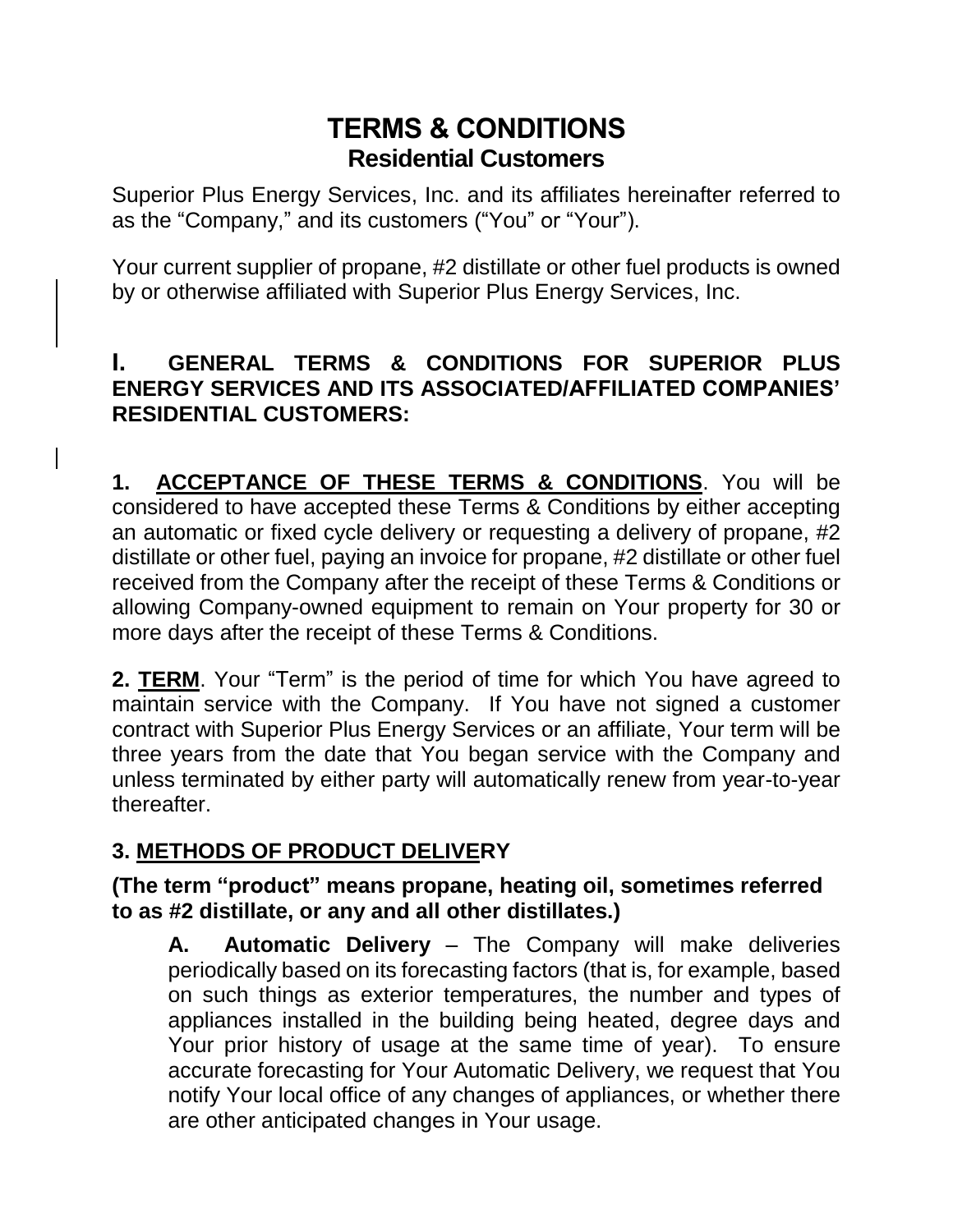**B. Fixed Cycle** deliveries are based on a set delivery schedule. An example of a Fixed Cycle is a scheduled delivery once a week, biweekly or once per month, etc.

**C. Will-Call** – With this option, the Company will make deliveries only when You affirmatively request a delivery of product. The Company recommends that You request a delivery when the level of product in Your tank is at 30%; allowing for a timely delivery to be scheduled. The scheduling of a will-call order to be delivered may take up to 5-10 business days to complete. Note: weather and any unforeseen factors may affect the actual delivery time. A Special Trip Fee may be assessed if orders need to be expedited, that is, that You can't wait for the delivery to be made given the 5-10 business day time needed for the scheduling of a delivery.

**D**. **Metered Propane.** If the Company installed or You own a propane meter system, You will be invoiced for Your actual propane usage rather than per delivery.

# **4. PROPANE EQUIPMENT LEASED FROM COMPANY**

**A. Leasing of Equipment** – The Company will lease and provide propane storage equipment, which includes, propane cylinders or above and/or underground tanks, regulators and other appurtenances and associated equipment. You understand and agree that in the interest of safety, You will **only permit Company personnel** to make repairs or adjustments or to connect/disconnect the leased equipment or pump out propane from any Company-owned, leased equipment to ensure safetyrelated statutes, regulations, rules, ordinances, codes and any and all other applicable laws are met.

**B. Maintenance of Leased Equipment**. Except for the equipment leased from the Company, You are responsible for the maintenance and repair of Your entire propane system, including but not limited to, any and all applicable Federal, State or local laws, regulations, codes and/or ordinances. The Company shall maintain the leased equipment in good operating condition at all times. You are required to and MUST notify the Company immediately if You disconnect the propane system or add or remove appliances so that it can conduct applicable **safety checks** on the leased equipment or other aspects of the installation. You MUST contact the Company immediately if the leased equipment is damaged or malfunctions,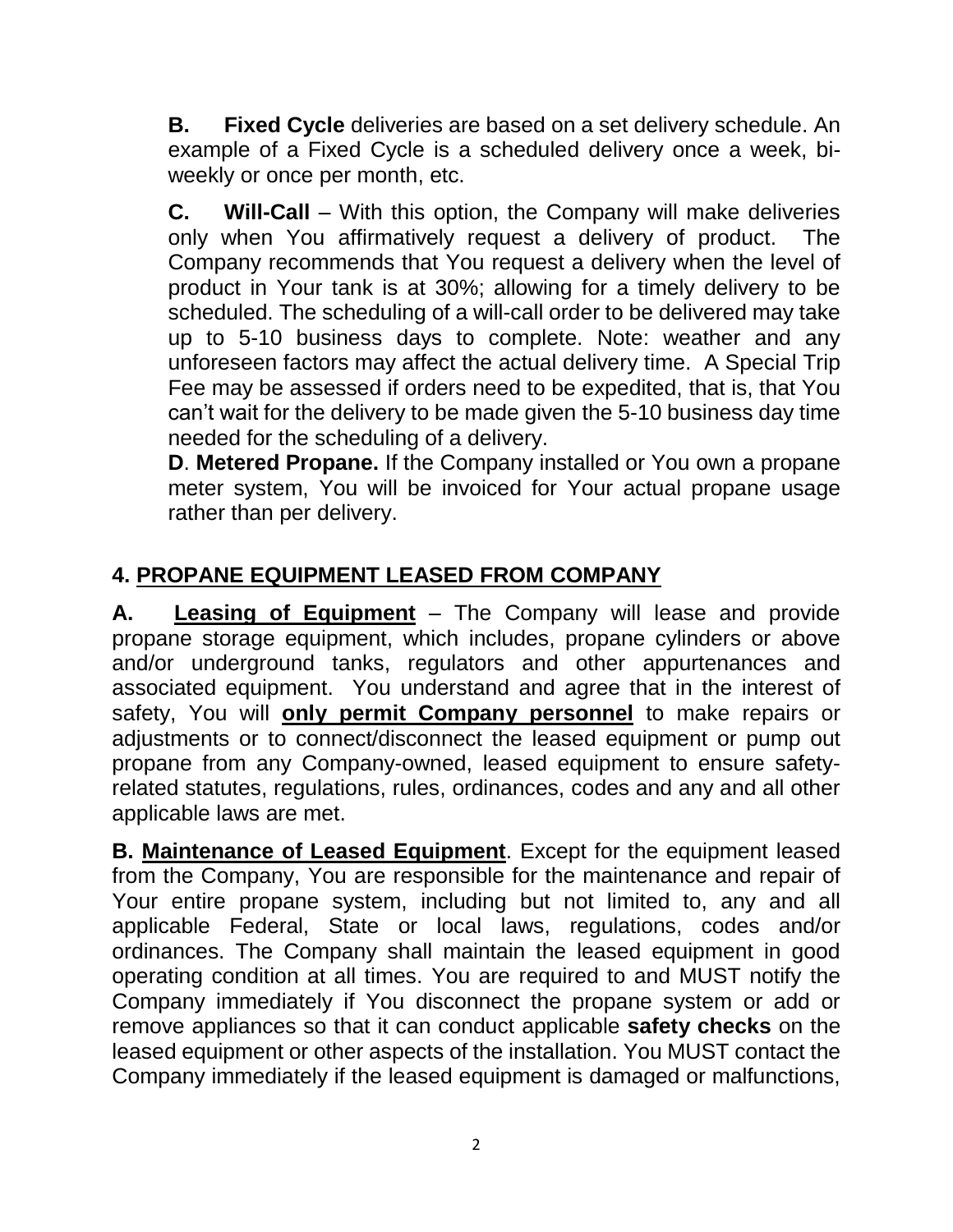or if You believe that there is a leak or experience any other problems with the Leased Equipment.

**C. Equipment Operation & Access** – You agree that the Company shall have an irrevocable right of entry at all times (day or night) onto Your premises for the purpose of the removal, inspection, or the repair, maintenance or replacement of the leased equipment. Access will be granted to Company without question or hindrance by You or Your agents. You will always be responsible for maintaining accessibility to said equipment, including, but not limited to, marking the location of the equipment prior to any snow storms and clearing a path to the tanks when necessary. If You sell the location where the leased equipment has been installed, You must notify the Company within 30 days of the execution of the Agreement of the Sale of the property and inform the new owner of the property that the propane equipment is leased from the Company. You will notify the Company immediately if You suspect that the leased equipment is damaged, malfunctioning or if You experience any issues or potentially safety-related problems with the equipment.

**D. Leased Equipment: Title –** The Company will provide You with appropriate propane storage tank(s) or cylinder(s) and related equipment as determined to be necessary based on Company's determination of the relevant factors, which tanks or cylinders will, at all times, remain the property of the Company, and will not become a fixture or part of Customer's real estate. A UCC-1 or a similar document may be filed with the appropriate State or local agency where any tanks or cylinders have been installed.

**E. Cancellation of Service** – The Company requires that any customer wishing to terminate his/her or their account must do so in writing to their local office that supplies them with propane, #2 distillate or other products. The effective date of the request to terminate service must be set forth in the communication and access must be provided to enable the Company to retrieve its equipment.

# **5. PRICE FOR PROPANE AND OTHER PRODUCTS**

You agree to pay the Company's price per gallon for propane and other products plus any associated fees, rates and charges in effect at the point of delivery at the time of the delivery, whether the delivery is an automatic, willcall, fixed cycle or metered delivery.

Your price may be based on a pricing agreement with the Company, which either specifies the price per gallon or provides a formula for determining the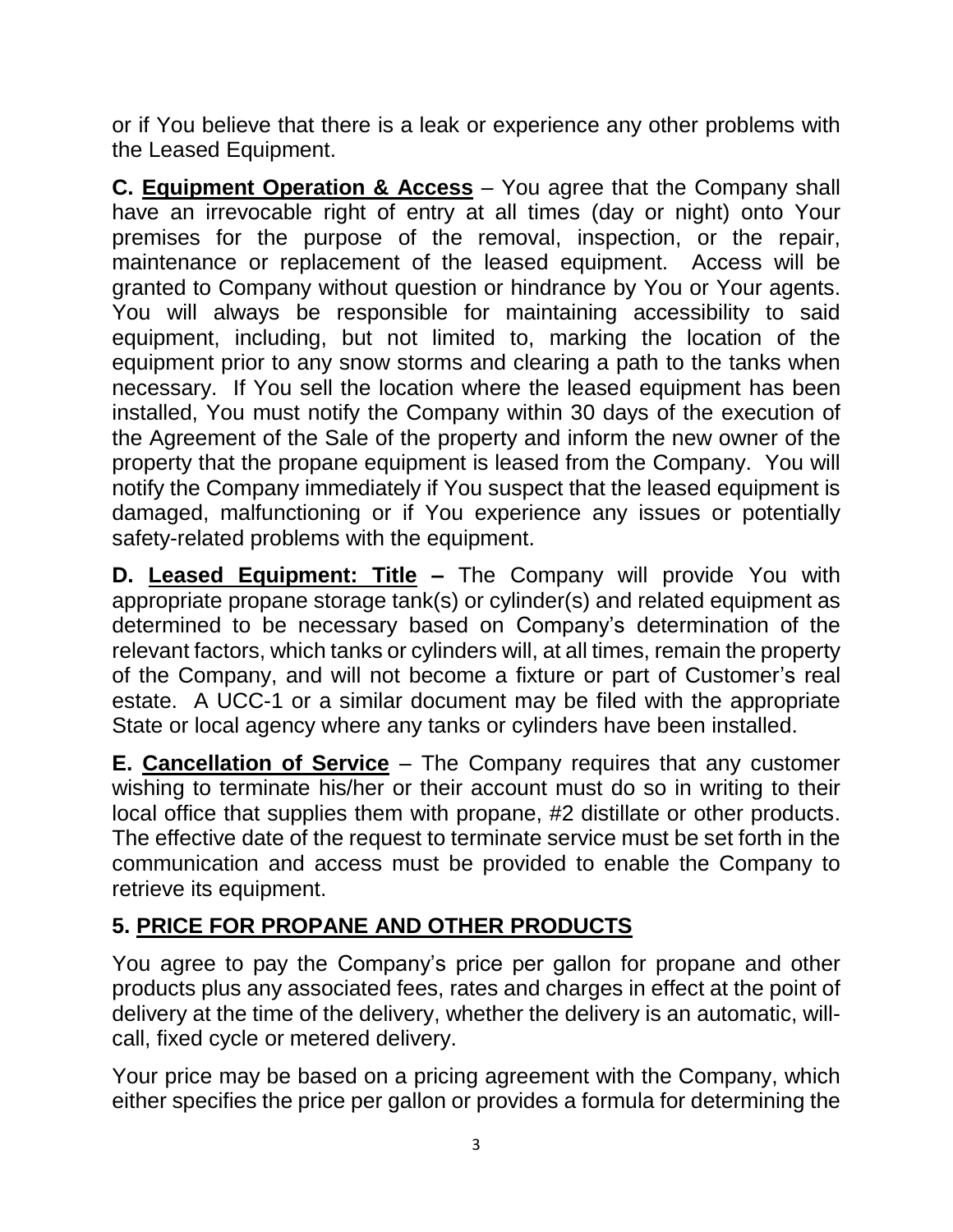price for the product, plus any applicable standard fees, rates or charges in effect on the date that propane or another product is delivered to You. If there is not a contract between You and the Company for the price of the propane or another product, the Company may change its prices for propane, or other products without prior notice. The price of propane or other products is based on a number of variables including, but not limited to, market influences, the Company's costs, the Customer's usage, freight and transportation charges, the Customer's annual volume usage and other related factors.

### **6. FEES & CHARGES**

In addition to the price per gallon for propane and other products, the Company will charge the following fees and charges which may vary by service territory and are based on the services rendered. **The fees/charges ARE NOT governmentally imposed and no portion of any fee is paid to any governmental agency.** Please contact Your local Customer Service Center with any questions on applicable fees, rates or charges specific to Your area.

- **Hazardous Material Safety & Compliance Fee (also referred to as the "HazMat Fee") -** This fee, which is assessed on every product delivery, is calculated to offset a portion of costs related to federal, state and local government-mandated compliance processes for the handling of hazardous materials, workplace safety, emergency preparedness, and environmental protection, among other things. It enables the Company to maintain its mandated safety standards, provide training and continue our goal of delivering superior service. The fee at this time of notice is \$13.62.
	- **Delivery/Off Route Fee (Special Trip Charge) -** This fee may be charged to customers who have elected to manage their own delivery schedule for propane, #2 distillate and/or other products and
		- A. have failed to monitor their usage and the volume of propane remaining in the tank and as such, have allowed their fuel tank to run out of Product and/or
		- B. are not on a scheduled delivery route at their own request.

*This fee varies for each service area. Please contact Your local office for more details.*

• **Start Burner Fee -** This fee may be charged for customers who have run out of fuel during off-hours and require their heating system to be re-started.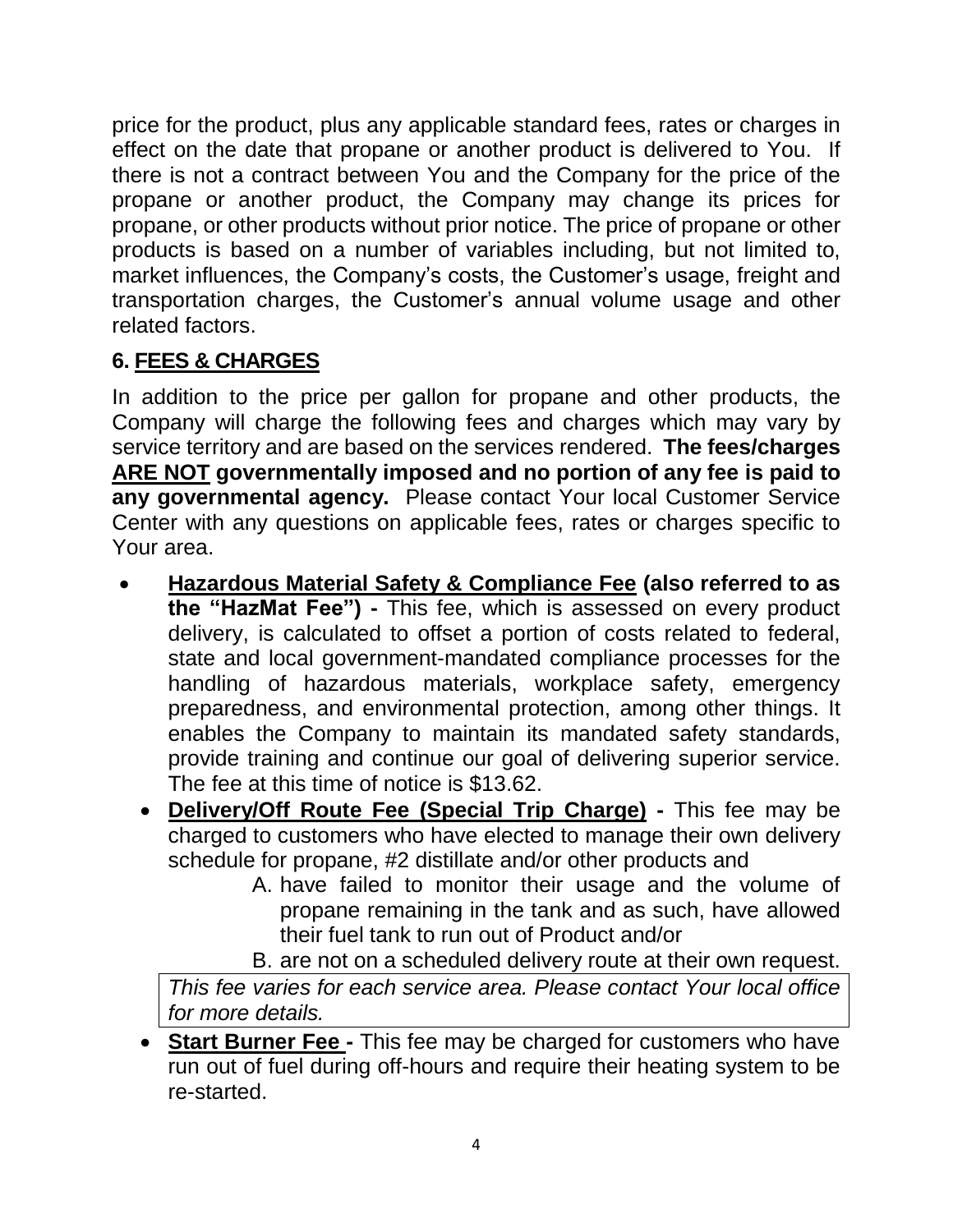*This fee will vary for each service area. Please contact Your local office for more details.*

• **Leak Check -** This is a fee that is charged when the Company is required to test and verify that the propane system does not have any leaks. This test is mandated under State or local laws, regulations or ordinances when a Customer runs out of fuel or there is another interruption in service, among other circumstances.

*Contact Your local office for when this test is required and for the current rate of this fee.*

- **Service Labor Evaluation/Diagnostic Fee -** This fee may be applied in order to diagnose equipment service issues. A flat hourly rate plus materials needed to make necessary repairs will also be charged. This fee is not charged to customers on a service plan. *Contact Your local office for more details*.
- **A Service Area or Location may Charge either Tank Rent or a Minimum Usage Charge as follows:** 
	- **Tank Rent.** This fee may be assessed annually for Companyowned–leased equipment. The fee varies based on the water capacity of the Company-owned leased tank or cylinder.
	- **EXTERCH In some locations a Minimum Usage Charge** may be used instead of **Tank Rent**. A Minimum Usage Charge is assessed annually, if a customer's annual propane purchases are less than one times the water capacity of the tank leased to the Customer.

*Rates and charges, if applicable, vary from service area – contact Your local office for more information.*

- **Tank Pump Out -** This charge covers the costs associated with pumping out a propane ASME tank that contains propane in excess of five percent of the water capacity of the tank and returning the tank to the Company's location. You can avoid this charge by continuing service with the Company until the supply of fuel in the tank is less than five percent.
- **Meter Fee** This fee is applicable to propane customers who are charged for their propane usage based on the Company's measurement of their usage by meter. This fee helps to offset the costs associated with the maintenance of the meter system and administrative costs. The fee is charged for each monthly statement.
- **Early Termination Fee** Customers with Leased Equipment who terminate their Propane Supply Agreement before the end of the term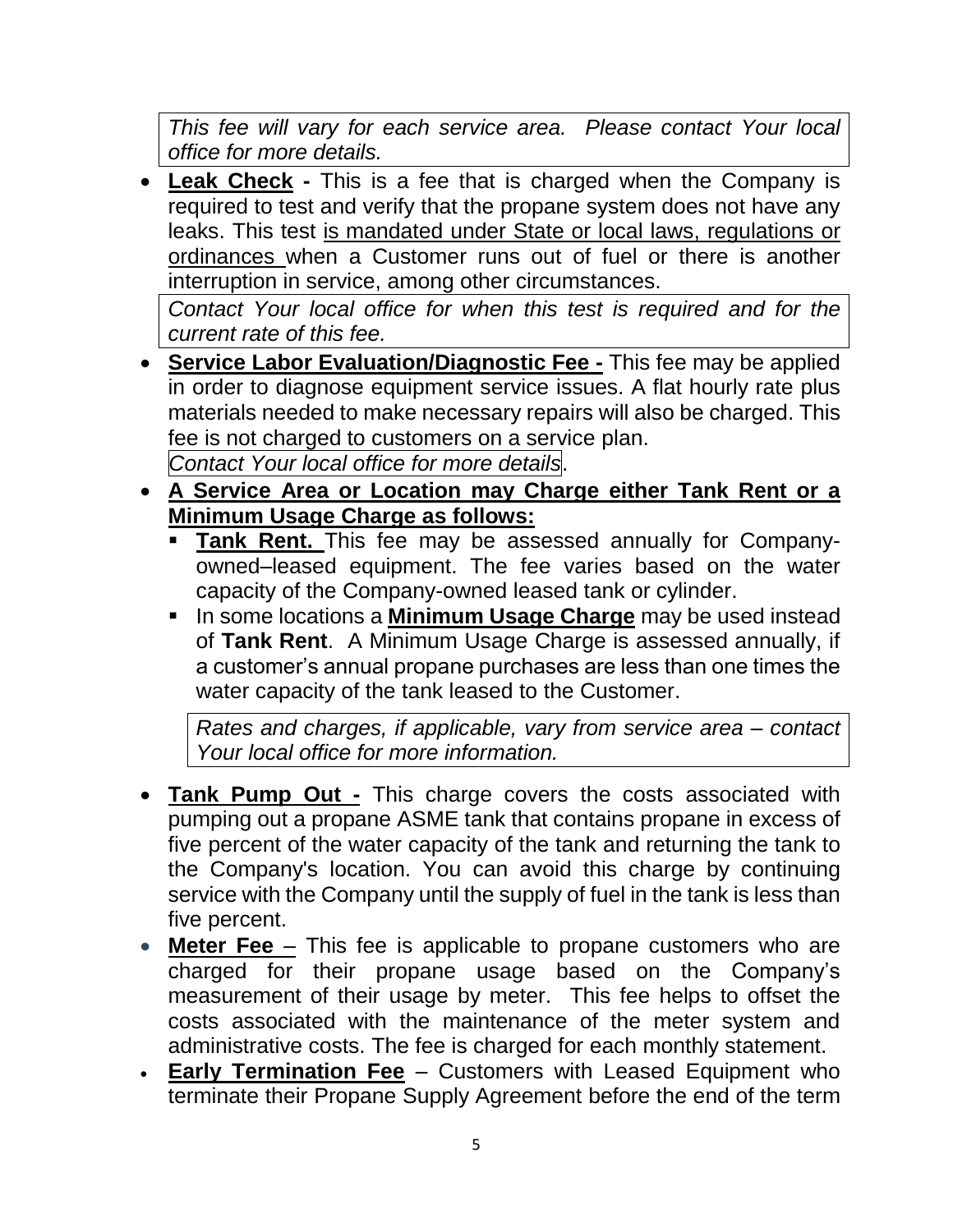can be assessed an Early Termination Fee. This fee may be combined with equipment removal fees & other costs.

*This fee varies by service area – contact Your local office for more details.*

• **Fuel Cost Recovery Fee** – This fee, which is assessed on deliveries and service calls, is designed to offset the expenses incurred by the Company in fueling its fleet of motor vehicles.

*This fee varies by service area because the costs vary – contact Your local office for more details.*

• **Re-Connect Charge** – This fee is assessed in the event that the Company locked off the tank or cylinder due to nonpayment. This fee is assessed based on the time it takes to travel to the customer location, remove the lock, perform a Leak Check and put the propane system back into service.

*This fee varies by service area. Contact Your local office for more details*

• **Returned Check Fee –** This fee offsets the fees and related administrative expenses encountered by the Company when its bank/financial institution charges for the return of a check provided to the Company by a customer for payment of products delivered or services rendered. This is associated with the return of a customer check due to insufficient funds.

*This rate will vary by service area – contact Your local office for more details.* 

• **Service Technician Dispatch Charge –** This charge is assessed when a service technician is dispatched to a customer location to perform diagnostic and other service work. Other charges may apply if service work is performed.

*Rates may vary by service area – contact Your local office for more details.* 

- **Credit Card Processing Fee** Fee charged to process credit card transactions made over the phone. To clarify, this fee is charged to a customer who provides a Company representative with his Credit Card number and requests that the Company input the data and processes it with the Bank of other entity with whom the Customer has an account.
- **Minimum Delivery Fee** A fee for a requested delivery of propane or of both propane and heating fuel with a volume of under (100) gallons. *Rates may vary by service area – contact Your local office for more details.*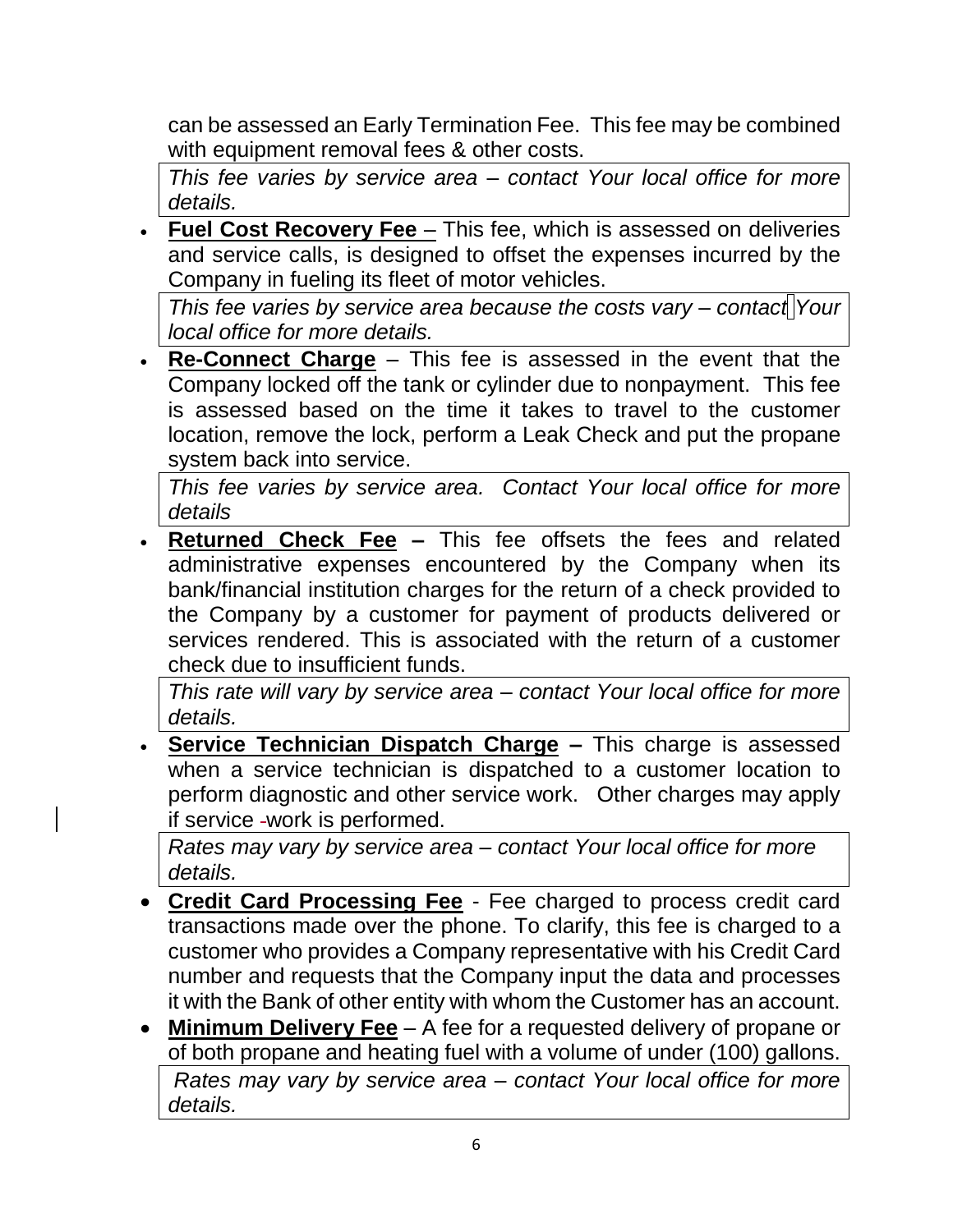#### **7. Invoices and Statements**

**Terms:** Payments for deliveries and service are due within 30 days after the delivery of propane or another product or a service call. Some contracts, in certain service areas may specify that payment is due on the earlier of 30 days after the date that the customer received the invoice, or the due date as set forth on the invoice Payment terms may also be changed if Your account becomes delinquent. Any such change will be communicated to You in writing.

A Late Payment Fee (sometimes also referred to as a "Finance Charge" or "Service Charge") is computed at a periodic rate of 12% to 18% annually (1% to 1.5% per month) (rates may vary by delivery state) and is applied to the past due balance. When a Late Payment Fee is imposed, the minimum charge is \$0.50.

This rate may vary based on Your service area. Check with Your local office if you want more information

**8.LICENSES, PERMITS AND TAXES.** You agree to pay for all licenses, permits, and taxes associated with the sale or use of the propane and leased equipment or service covered by this Agreement.

**9.LIMITATION OF LIABILITY. UNDER NO CIRCUMSTANCES WILL COMPANY BE LIABLE FOR INCIDENTAL, CONSEQUENTIAL OR SPECIAL DAMAGES. THIS LIMITATION APPLIES REGARDLESS OF WHETHER A CLAIM OR REMEDY IS SOUGHT IN CONTRACT, TORT OR OTHERWISE. THE COMPANY IS NOT LIABLE FOR ANY LOSS SUSTAINED BY YOU AS A RESULT OF THE EXHAUSTION OF YOUR PROPANE SUPPLY OR THE SUPPLY OF ANY OTHER PRODUCT PROVIDED, INCLUDING WITHOUT LIMITATION, DAMAGE TO YOUR HOME OR PERSONAL PROPERTY RESULTING FROM WATER DAMAGE FROM FROZEN PIPES. FURTHER THE COMPANY IS NOT LIABLE FOR DAMAGES TO THE SEPTIC SYSTEM, DRIVEWAY, LAWN AND/OR LANDSCAPING, AMONG OTHER THINGS, IF EQUIPMENT MUST TRAVEL OVER THE LAWN, DRIVEWAY, ETC. WHEN INITIATING SERVICE, PERFORMING REPAIRS OR REMOVING EQUIPMENT.**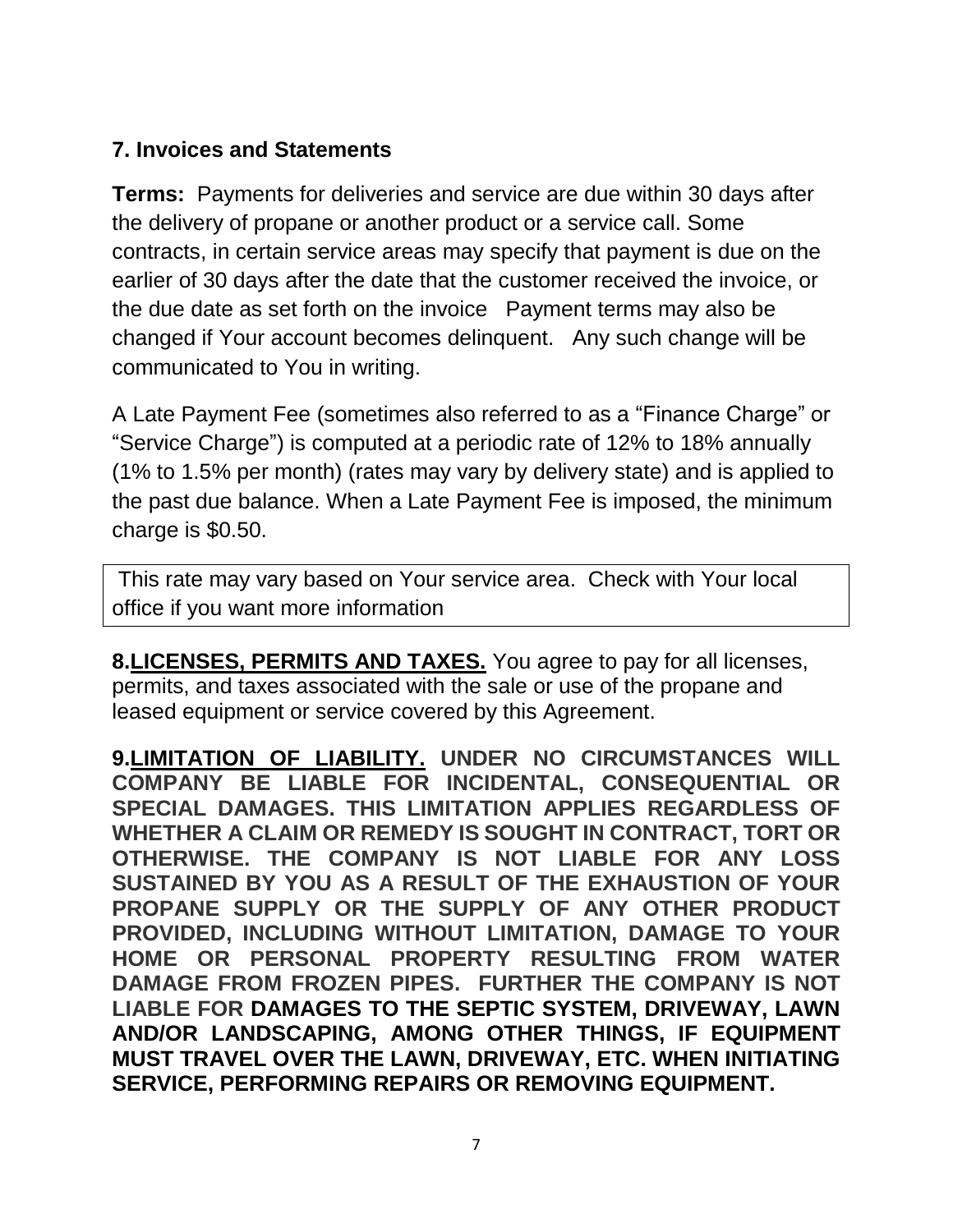**10. DISCLAIMER OF WARRANTIES**. **THE COMPANY MAKES NO REPRESENTATIONS OR WARRANTIES, EITHER EXPRESS OR IMPLIED, WITH RESPECT TO ANY PROPANE OR OTHER PRODUCT SOLD, TANK, CYLINDER, AND/OR RELATED EQUIPMENT OR SERVICE SUPPLIED OR PERFORMED UNDER THIS AGREEMENT OR ANY PRIOR AGREEMENT OR UNDERSTANDING, INCLUDING, BUT NOT LIMITED TO, ANY WARRANTIES OF MERCHANTABILITY OR FITNESS FOR A PARTICULAR PURPOSE. ALL PRODUCTS SOLD, SERVICES RENDERED AND/OR EQUIPMENT SOLD OR LEASED TO YOU ARE SOLD OR PROVIDED TO YOU "AS IS." SOME STATES (CT, KS, ME, MS, NH, WA, AND WV) MAY NOT ALLOW THIS EXCLUSION OF IMPLIED WARRANTIES, SO THE ABOVE EXCLUSIONS MAY NOT APPLY TO CUSTOMERS WHERE DELIVERIES AND/OR SERVICE ARE PROVIDED IN THOSE STATES.**

**11. INDEMNIFICATION.** All parties to this Agreement agree to indemnify, defend and hold any other parties harmless from and against any and all claims, liens, demands, suits, damages and liabilities for personal injuries and/or property damage, arising out of or caused by any negligent act or omission on the part of that party, its agents or employees.

**12. EXCUSED PERFORMANCE.** The Company will not be responsible for any delay or damages caused by events or circumstances beyond its reasonable control, including without limitation, acts of God, fire, storms, floods, labor disputes, wars, hostilities, terrorism, compliance with laws or regulations, the Company's inability to obtain propane or any other product or equipment from its customary suppliers or terminal or refinery or pipeline disruptions, allocation programs or lack of or inadequate transportation facilities. Under any of these or similar circumstances, the Company may allocate propane or any other products and equipment among its Customers in any manner that the Company, in its sole judgment, deems reasonable under the circumstances.

**13. CHANGES TO THE TERMS & CONDITIONS**. The Company reserves the right to change or add to these Terms & Conditions (other than price per gallon, fees, rates, and charges, which may be changed without prior notice) at any time by giving You prior written notice of the change(s). The notice may be in the form of a bill insert, email, or other written notification. By accepting delivery of propane or by paying any invoice, or other charges after You have been given notice of the change(s), You will be considered to have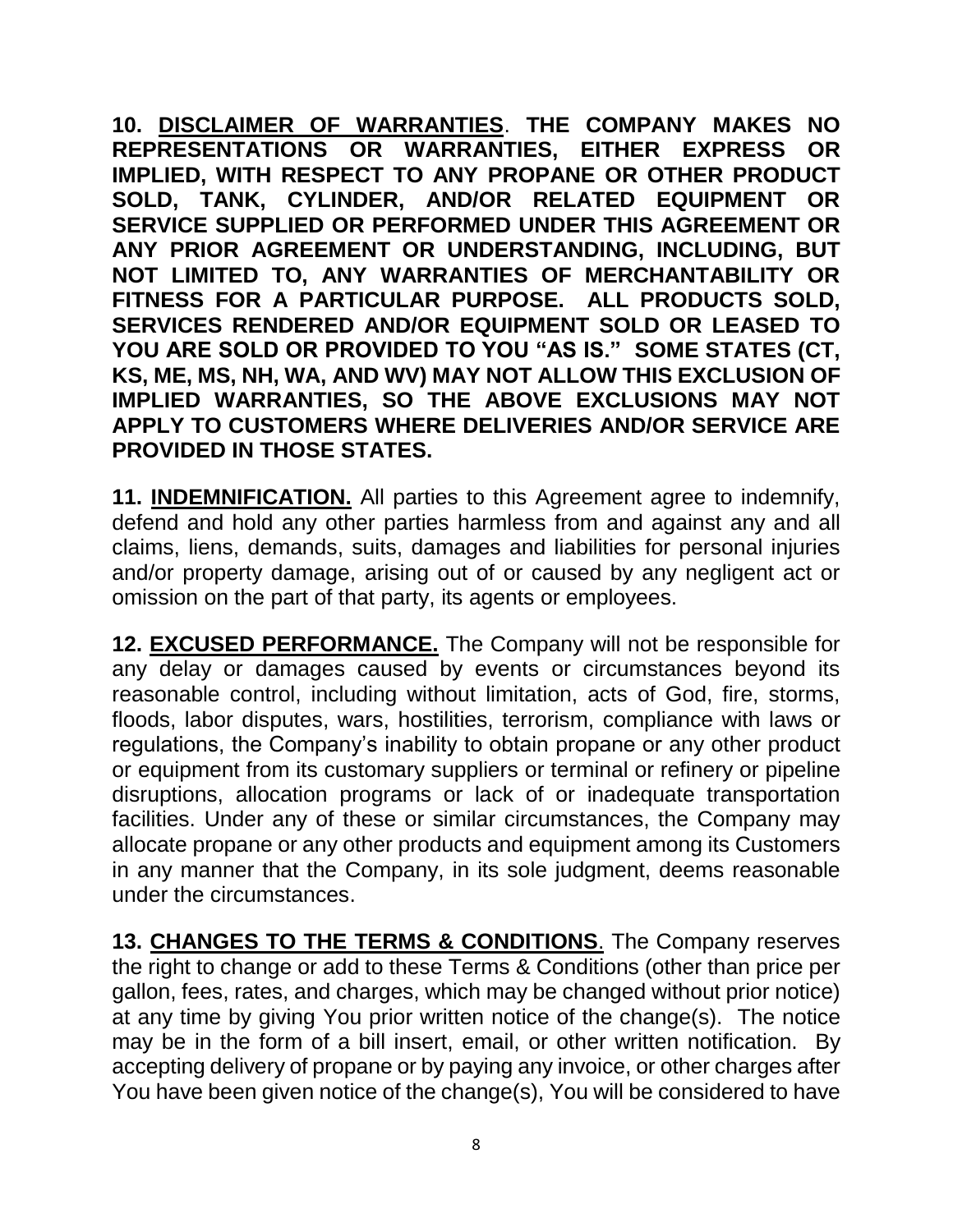agreed to the change(s). These Terms & Conditions may not be modified orally.

**14. CUSTOMERS WITH UNDERGROUND LEASED TANKS.** At the time of installation and removal of the Leased Equipment, You will mark or otherwise accurately identify the location of all underground systems that are not marked by Your State's "Call Before You Dig" program, including, but not limited to, sprinkler lines, septic systems, leach pits, underground ponds and other similar underground features. You are responsible for all costs incurred in the excavation and removal of the Leased Equipment and the Company is not responsible for furnishing fill, resurfacing, landscaping or restoring Your property to its previous condition upon removal. You will be billed on an hourly basis for this work based on the labor rates of the Company location performing the work, unless other arrangements are made. The charge to remove an underground tank can vary greatly and is affected by numerous factors, including, but not limited to, the size of the tank, the difficulty in accessing the tank, the soil conditions and other impediments. **THE COMPANY MAY AT ITS OPTION CHARGE YOU FOR THE VALUE OF THE UNDERGROUND TANK IN LIEU OF PHYSICALLY REMOVING THE TANK FROM YOUR PROPERTY.**

**15. CUSTOMERS WITH RESIDENCES THAT ARE NOT OCCUPIED YEAR-ROUND.** If You are enrolled in the Company's Automatic delivery program, we will make periodic deliveries to Your vacation/seasonal residence based upon a number of factors, including temperature conditions and the number and types of appliances using the products purchased from the Company in Your vacation/seasonal residence. **HOWEVER, IT IS YOUR RESPONSIBILITY TO NOTIFY US IF YOUR TANK PERCENTAGE FALLS BELOW 30% even when Your account is on automatic delivery if the residence is not occupied year-round.** Moreover, You must notify Your local office if You change any propane appliances or any appliance using any other product sold to you by the Company, use Your vacation/seasonal residence more than customary, or if any other change or development occurs that may cause Your residence to use more propane or other products sold to You by the Company than customary. **THE COMPANY DOES NOT ACCEPT RESPONSIBILITY FOR ANY DAMAGE CAUSED BY YOUR FAILURE TO NOTIFY YOUR LOCAL OFFICE OF A DELIVERY REQUEST**. **ADDITIONALLY, THE COMPANY IS NOT LIABLE FOR DIRECT DAMAGES TO PERSONAL AND/OR REAL PROPERTY (INCLUDING, BUT NOT LIMITED TO, DAMAGE RESULTING FROM FROZEN PIPES) THAT OCCUR AS A RESULT OF YOUR INCREASE IN**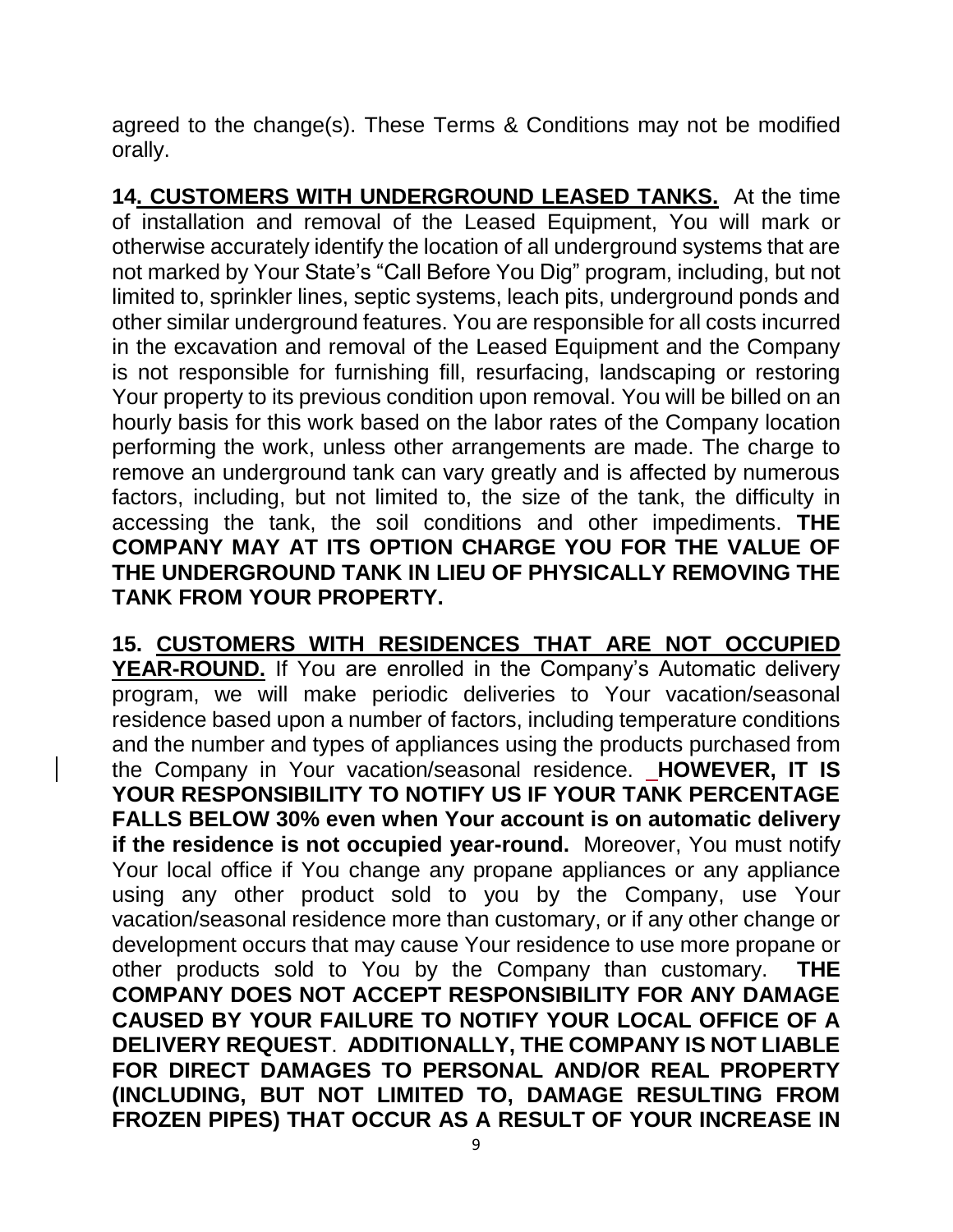#### **USAGE OR YOUR FAILURE TO PROVIDE ADEQUATE ADVANCED NOTICE OF A NEED FOR A DELIVERY TO AVOID THE EXHAUSTION OF PROPANE OR ANY OTHER PRODUCT PURCHASED FROM THE COMPANY.**

#### **16. CLAIMS AND ARBITRATION.**

**A. What is an Arbitration Agreement**? Upon the choice of either party to these Terms & Conditions (or any other entity or individual with the right to require arbitration under this provision, including, but not limited to, those entities or individuals named in this Section 16(A)(2), immediately below), a Dispute shall be resolved by binding arbitration. The term "Dispute" means any claim or controversy arising from or relating to these Terms and Conditions, your agreement with the Company, or the relationship between you and Company, including without limitation, any and all: (1) claims for relief or theories of liability, whether based in contract, tort, statute or otherwise; (2) claims against Company or its parents, subsidiaries, affiliates, predecessors, successors or assigns and any of their directors, officers, employees and agents (any of whom may elect arbitration of claims to which they are a party pursuant to these Terms and Conditions); (3) claims that arose before this Arbitration Agreement took effect; (4) claims that arise during or after the expiration or termination of this Arbitration Agreement; and (5) claims that are the subject of a purported class action or other representative or collective action. "Dispute" shall not, however, include claims filed by you or Company on an individual basis in small claims court if the amount claimed is within the jurisdiction of that court.

**B. Can I Reject this Arbitration Agreement?** Notwithstanding anything in this Arbitration Agreement to the contrary, you may reject this Arbitration Agreement. To do so, you must send the Company written notice by mail postmarked no later than thirty (30) days after your first receipt of notice of this Arbitration Agreement to "Superior Plus Propane - Arbitration Office", 1870 S Winton Road Suite 200, Rochester, NY 14618. Your rejection notice must be signed, must state that you reject this Arbitration Agreement, and must include your name, address, and Company account number. Your decision will not adversely affect your relationship with or receipt of goods or services from Company.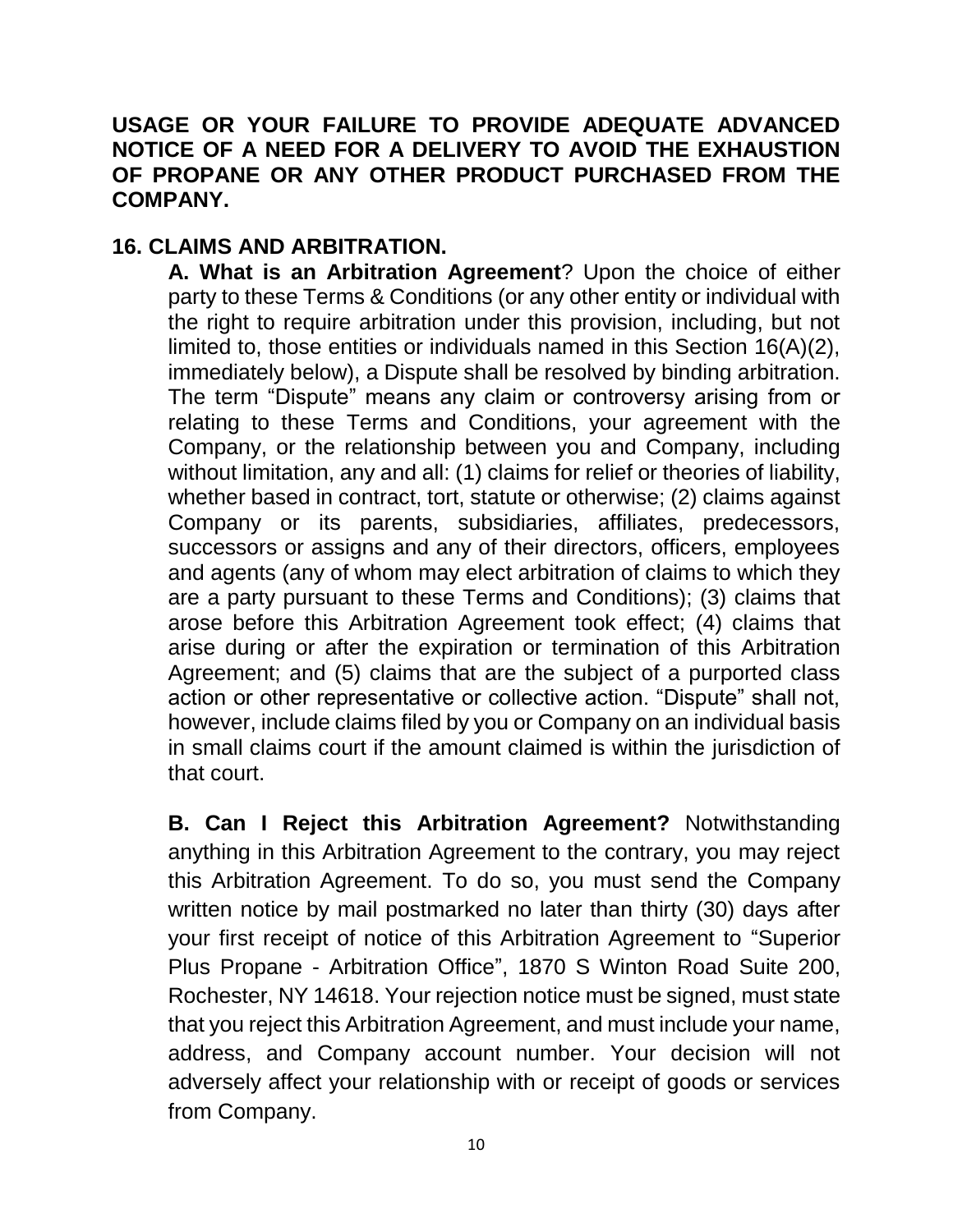**C. How Does Arbitration Work?** This Arbitration Agreement is governed by the Federal Arbitration Act. Arbitrations shall be conducted by a single arbitrator and administered by the American Arbitration Association ("AAA") pursuant to its Consumer Arbitration Rules (collectively the "AAA Rules") in effect when notice of a Dispute is given. If your claim is for less than \$10,000, you may choose whether the arbitration will be decided based only on the papers that relate to the dispute or after a telephonic or in-person hearing. At Your decision to do so, arbitration hearings will take place in the federal judicial district where Your residence is located.

**D. Can I Have a Lawyer Represent Me & Recover Attorneys' Fees and Costs in Arbitration?** You may retain an attorney to represent you at the arbitration. In general, You are responsible for your attorneys' fees and costs; however, You may recover them from the Company to the same extent as in court if You are the prevailing party. You will also be responsible for paying your share of any arbitration fees (including filing, administrative, hearing or other fees), but only up to the amount of the filing fees You would have incurred if you had brought a claim in court. The Company will be responsible for any additional arbitration fees.

**E. Waiver of Jury Trials and Class Actions.** IN ARBITRATION, DISPUTES ARE RESOLVED BY AN ARBITRATOR RATHER THAN A JUDGE OR JURY. AS A RESULT OF THE TERMS OF THIS ARBITRATION AGREEMENT, YOU AND COMPANY WAIVE THE RIGHT TO PROSECUTE OR PARTICIPATE IN A CLASS ACTION, COLLECTIVE ACTION, OR OTHER REPRESENTATIVE ACTION. UNLESS YOU AND COMPANY AGREE OTHERWISE IN WRITING, THERE SHALL BE NO RIGHT OR AUTHORITY FOR ANY CLAIMS TO BE ARBITRATED ON A CLASS ACTION OR COLLECTIVE BASIS, AND NEITHER THE ARBITRATOR NOR THE JUDGE MAY CONSOLIDATE MORE THAN ONE PERSON'S CLAIMS. THE ARBITRATOR MAY AWARD RELIEF ONLY IN FAVOR OF THE INDIVIDUAL PARTY SEEKING RELIEF AND ONLY TO THE EXTENT NECESSARY TO PROVIDE RELIEF TO THAT INDIVIDUAL PARTY.